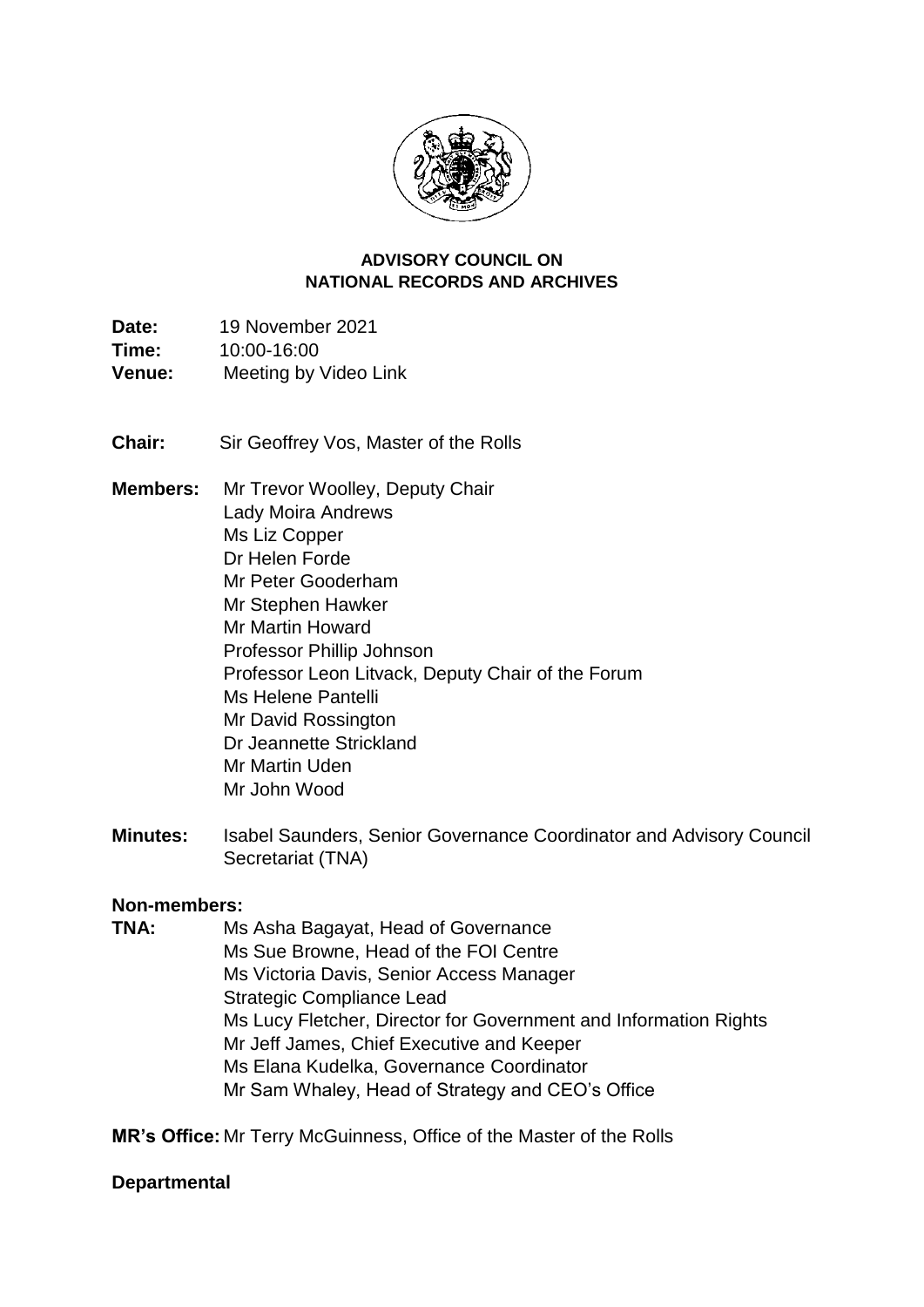**Attendees:** Cabinet Office (Item 5) HMRC (Item 9)

## **1. Welcome, introductions, apologies and declarations of interest**

- 1.1. The Chair welcomed everyone to the meeting.
- 1.2. There were no apologies for absence.
- 1.3. There were no declarations of interest in relation to the business of the meeting.

### **2. Minutes and matters arising**

## **Minutes of the meeting held on 27 September 2021**

2.1. Subject to amendments proposed by members, the minutes of the meeting held on 27 September 2021 were approved as a correct record.

**ACTION:** The Senior Governance Coordinator to update the minutes with the suggested amendments and upload the public set of minutes to the website.

### **Actions Log**

2.2. The Action Log was noted. The following actions were closed:

Items 62, 26, 27, 28 and 29.

 the items reported at the meeting. **ACTION:** the Senior Governance Coordinator to update the Actions Log with

## **3. Chief Executive Officer's Report and Government Landscape Update**

- personnel records, and the annual release of records at the end of 2021. 3.1. The Chief Executive and Keeper introduced his update paper on current issues and ongoing matters. LF also provided an update, on the Malcolm Arnold papers, the AB/ES records, the Ministry of Defence (MoD) service
- 3.2. Members asked The National Archives about the results of the spending review. JJ confirmed The National Archives was content with the settlement it had received and felt this reflected its ongoing projects and commitments. It also reflected a strong level of confidence in the organisation.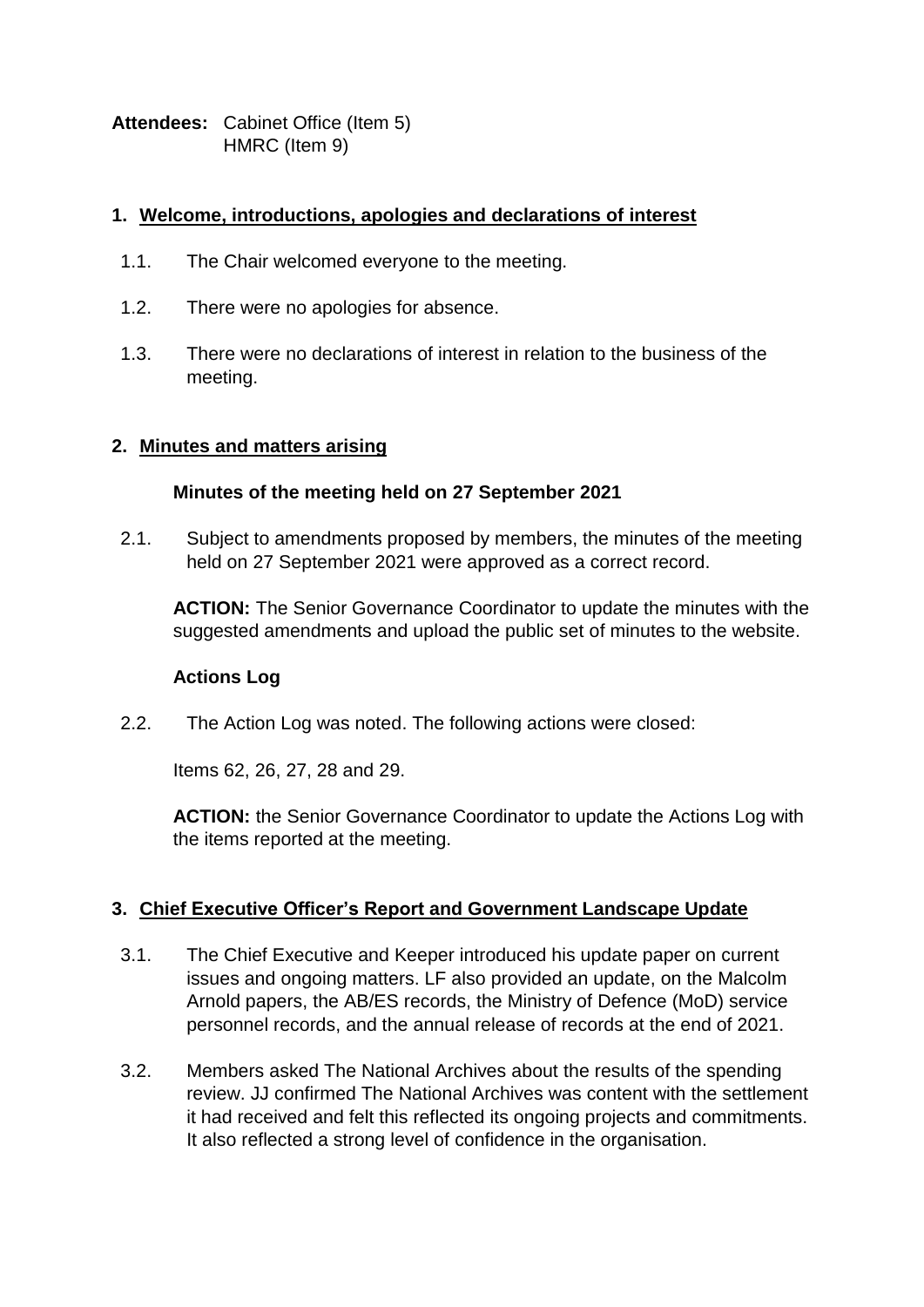- 3.3. Members asked about the additional MoD service personnel records which had been discovered and what impact this had on the current process. LF noted that The National Archives had been aware that further records might be discovered. Now that further records had been discovered they were liaising with MoD for how these records should be treated; further investigation was required.
- 3.4. Members asked about the additional storage space at the Kew site. JJ noted TNA was reorganising the first basement level and would use the space created for an additional ten linear kilometres. This would be effective from late spring 2022. It was safe to do this as The National Archives has an additional basement below this.
- including the commonwealth and Queen's jubilee. JJ noted the minister was 3.5. Members asked about the ministerial visit to the Kew site. JJ noted the visit had gone well, Lord Parkinson had been provided with a tour and document display. He was briefed on The National Archives major projects, including the 1921 census, MoD service personnel records and plans for 2022 engaged and interested in The National Archives' work.

## **4. Update from the Forum on Historical Manuscripts and Academic Research**

- highlighted its work on the plans to celebrate manorial documents in 2022, 4.1. Prof Leon Litvack gave a brief update on the work of the Forum and and its strategic priorities work for 2022.
- 4.2. The Council noted the report.

# **5. File Audit Report**

- Litvack and Mr Martin Uden introduced their paper on the results of the file 5.1. Members of the autumn 2021 file audit panel, Mr Martin Howard, Prof Leon audit. They highlighted the individual results of files, and raised S31 and S37 as general matters for further discussion.
- 5.2. Members queried what should be done with the results of any given file audit, and whether there should be a formal mechanism for reporting results back to a department. LF noted there was currently no point where Council could alter the decisions made by a department, but that current processes could be reviewed by the Governance Working Group. Members also noted that by focussing on improving processes for new items they would be more productive and effective.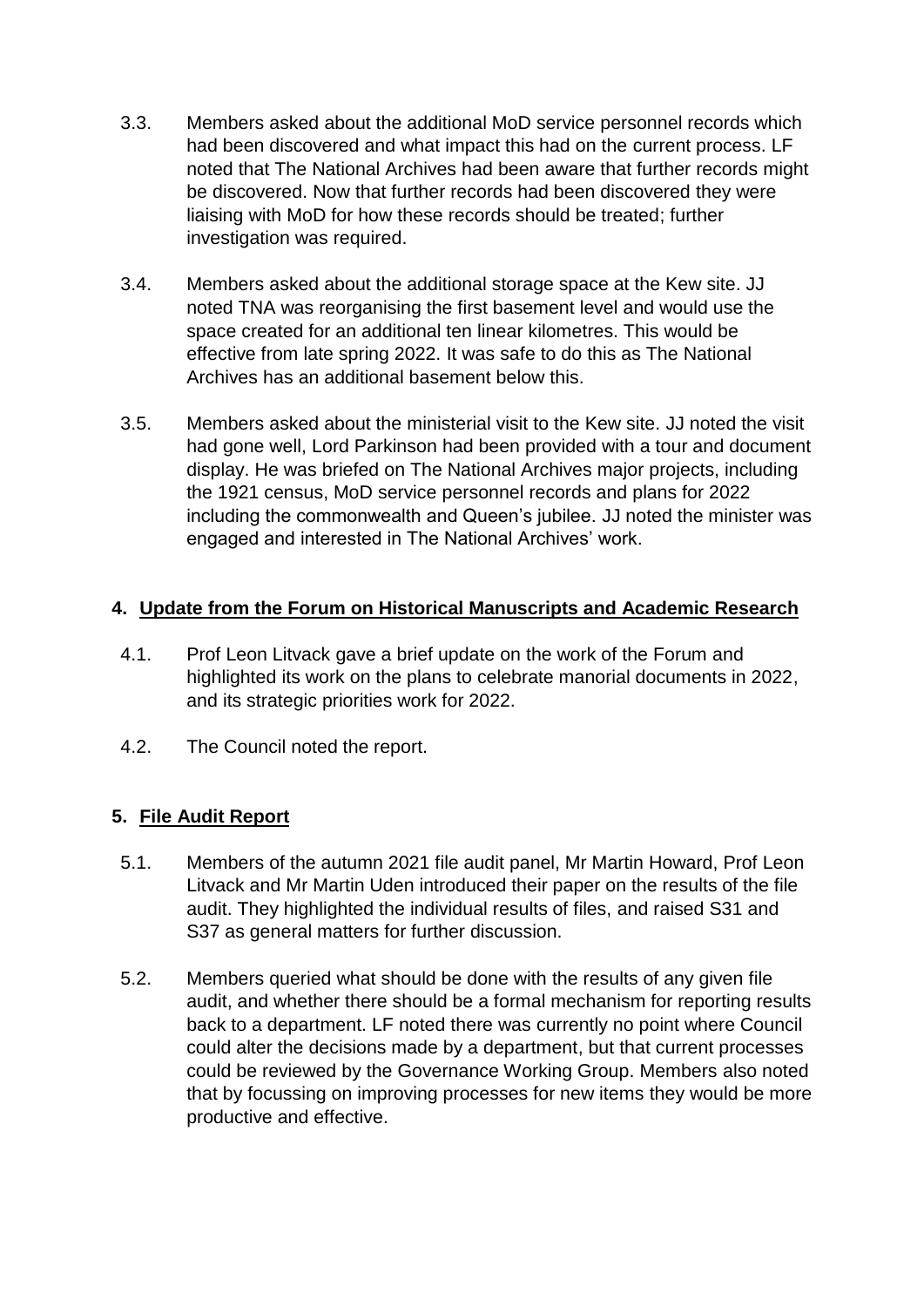- 5.3. Members agreed that on S31 and S37 it would be useful for the Governance Working Group to examine these areas in more detail and to report back.
- 5.4. Members also noted the creation of a process document would be very useful for future file audits.

 **ACTION:** The Working Group to hold a further discuss the process for providing feedback following a file audit and to also consider the applications of S31 and S37.

**ACTION:** IS to produce a process document for future file audits.

## **6. Her Majesty's Revenue and Customs (HMRC)**

 request and to provide an update on the ongoing work at HMRC and 6.1. Representatives from HMRC, joined the meeting to submit a retention summarised the work undertaken since HMRC's last report to the Council.

**DECISION:** The Council thanked HMRC for joining the meeting.

### **7. Governance Working Group Update**

- on the recent meeting of the group. He noted the group had met on 16 November 2021. They had discussed a number of matters, including and the Code of Conduct. He noted the working group was expected to 7.1. The Chair of the Governance Working Group provided a brief oral update meetings, departmental retention templates, third party referrals, S24/S26, meet again in January 2022.
- 7.2. The Chair of the Governance Working Group also noted that Prof Leon Litvack had been appointed as a member of the Council's media subcommittee.
- 7.3. Members noted the update.

## **8. Access to Records**

8.1. The Council formally approved the acceptance of schedules seen outside the meeting, with the exception of any queries which were brought to the meeting.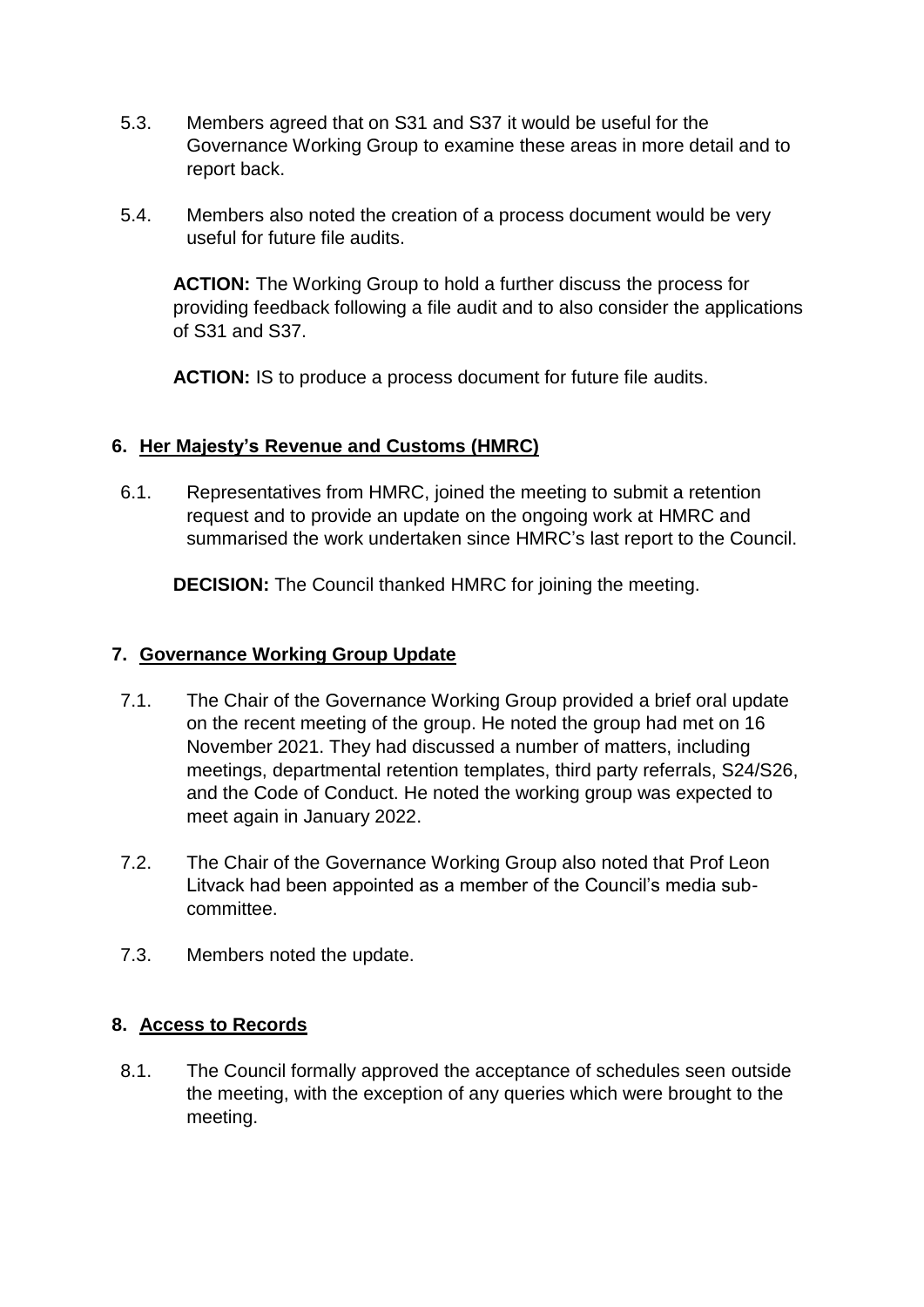- 8.2. A schedule of closure applications, together with a schedule of retention applications, was sent to members prior to the meeting. Members had been asked to raise any queries within 10 days.
- 8.3. The Senior Access Manager collated the queries and a list of them was circulated with the papers for this meeting, with responses being provided where possible.
- had not been provided, or members remained unhappy, the queries were 8.4. At the meeting, members were asked if they were content with the responses provided, whether in written form or orally. Where a response carried forward.

## **Outstanding Queries**

## **Queries on closure and retentions schedules (September 2021)**

### **Queries on closure and retentions schedules (November 2021)**

 8.5. The Council was content to approve the applications on the basis of the clarification or additional information provided by the departments, subject to certain exceptions, which were either queried, withdrawn or carried over, as the relevant department had yet to respond.

## **Queries on absolutes, comments and typographical errors (September and November 2021)**

- 8.6. The Council noted the amendments made, clarification or additional information provided.
- 8.7. Members queried if breach of confidence exemptions continued to be applied after death.

 Commissioner's Office guidance on the applicability of breach of confidence **ACTION:** VD to investigate and report back on the Information after death.

### **9. Cabinet Office**

 9.1. Representatives from Cabinet Office, joined the meeting to present a paper on the application for a renewal of the Security Instrument.

**DECISION:** The Council thanked Cabinet Office for joining the meeting and noted the draft instrument.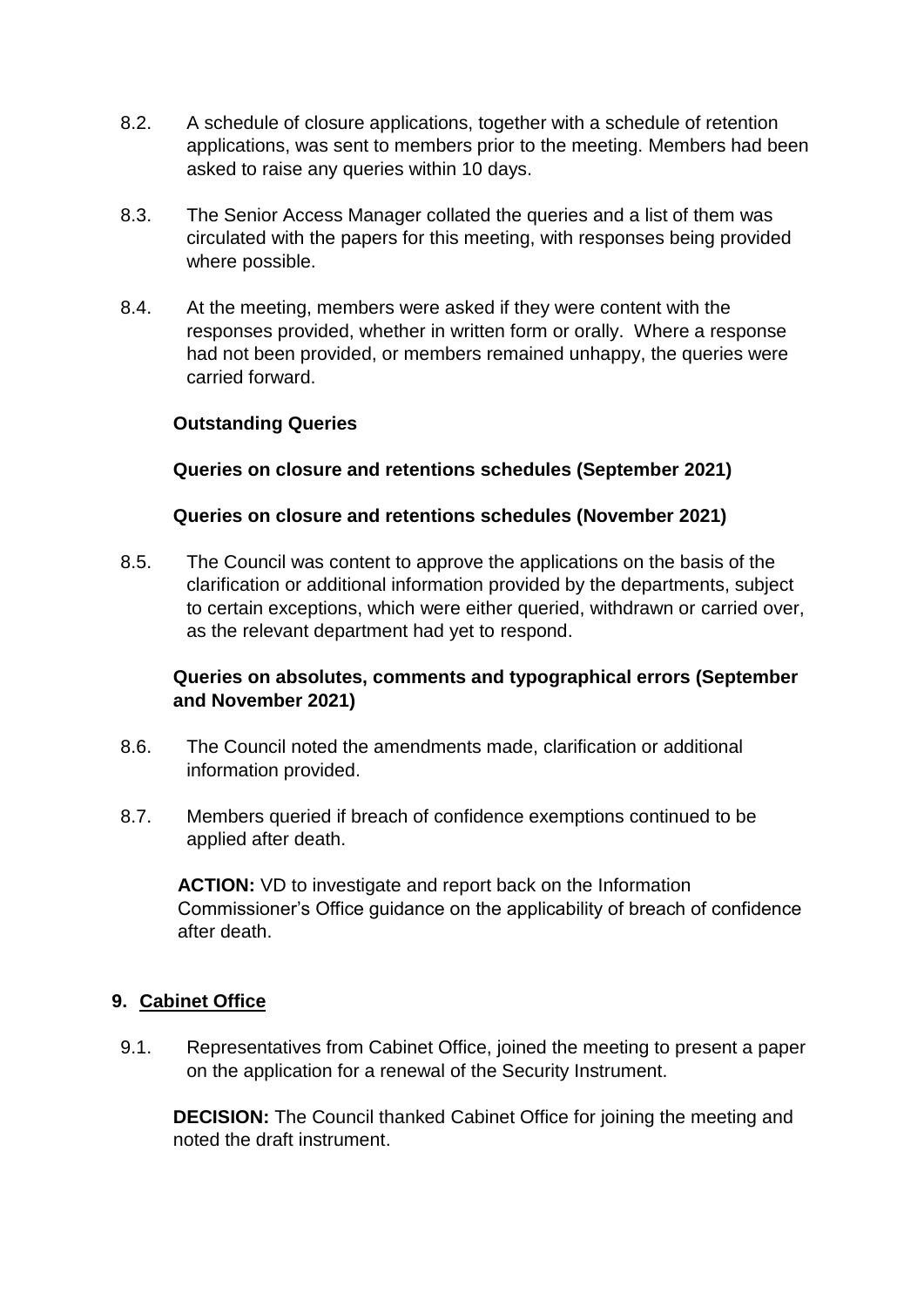## **10.Departmental Retention Requests**

- 10.1. The Council considered papers from departments relating to the retention of records and updates on current retention instruments, further to requests from members made at previous meetings.
- below. Any resulting approval recommendations will then go forward to the 10.2. The Council's decisions made in respect of each paper has been noted Secretary of State.

 **ACTION:** The Senior Governance Coordinator will write to departments to notify them of the Council's recommendations, including any which will go forward to the Secretary of State with regard to their retention requests.

 There were applications for retentions of one to six years from the following departments:

- Attorney General's Office (AGO)
- Business, Energy & Industrial Strategy (BEIS)
- Cabinet Office
- Department for Environment, Food & Rural Affairs (DEFRA)
- Department for Education (DfE)
- Department for Levelling Up, Housing & Communities (DLUHC)
- Department of Health and Social Care (DHSC)
- Department for Transport (DfT)
- Department for Work and Pensions (DWP)
- Foreign, Commonwealth and Development Office (FCDO)
- Her Majesty's Treasury (HMT)
- Home Office
- Ministry of Defence (MoD)
- Ministry of Justice (MoJ)
- Northern Ireland Office (NIO)

 There were applications for retentions one to two years from the following arm's length bodies:

- Advisory, Conciliation and Arbitration Service (ACAS)
- Animal and Plant Health Agency (APHA)
- Companies House
- Competition and Markets Authority (CMA)
- Crown Commercial Services (CCS)
- Crown Prosecution Service (CPS)
- Defence Geographic Society
- **•** Forestry Commission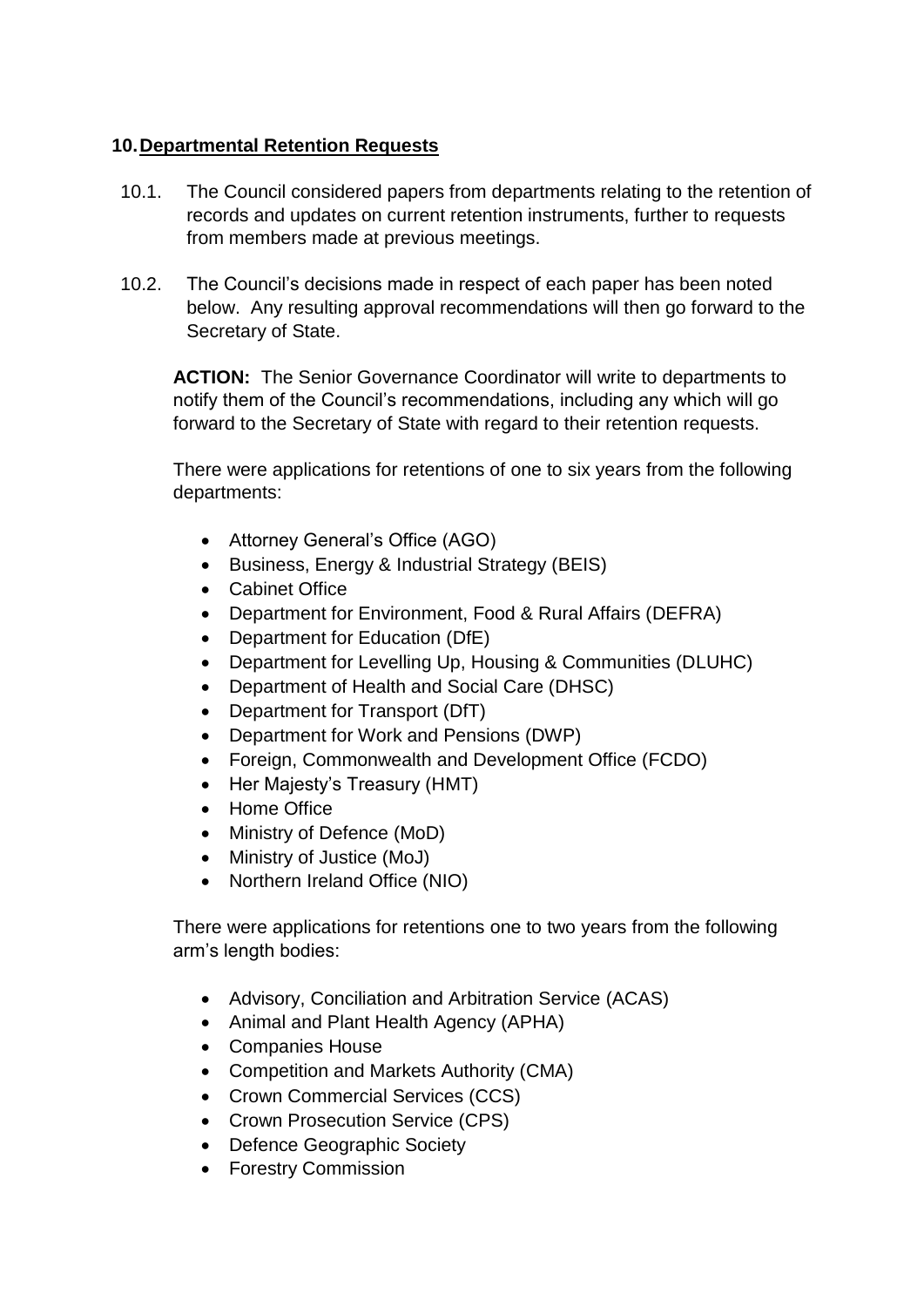- Food Standards Agency (FSA)
- Highways England
- Health and Safety Executive (HSE)
- Her Majesty's Land Registry (HMLR)
- Insolvency Service
- Medicines and Healthcare products Regulatory Agency (MHRA)
- Natural England
- Nuclear Decommissioning Authority (NDA)
- The National Institute for Health and Care Excellence (NICE)
- Natural Resource Wales (NRW)
- Office of the Advocate General for Scotland
- Office of Gas and Electricity Markets (Ofgem)
- Office for Standard in Education, Children's Services and Skills (Ofsted)
- The Water Services Regulation Authority (Ofwat)
- Office for National Statistics (ONS)
- Serious Fraud Office (SFO)
- The National Archives
- UK Export Finance (UKEF)
- Welsh Government

There were applications for retentions of one year from the following places of deposit:

- British Library
- Historic England
- Postal Museum
- Royal Parks
- Tate

Updates were received from the following departments:

- Cabinet Office
- DfT
- Home Office

Updates were received from the following arm's length bodies:

- Science Museum Group
- Welsh Government

Updates were received from the following places of deposit:

- Postal Museum
- Tate